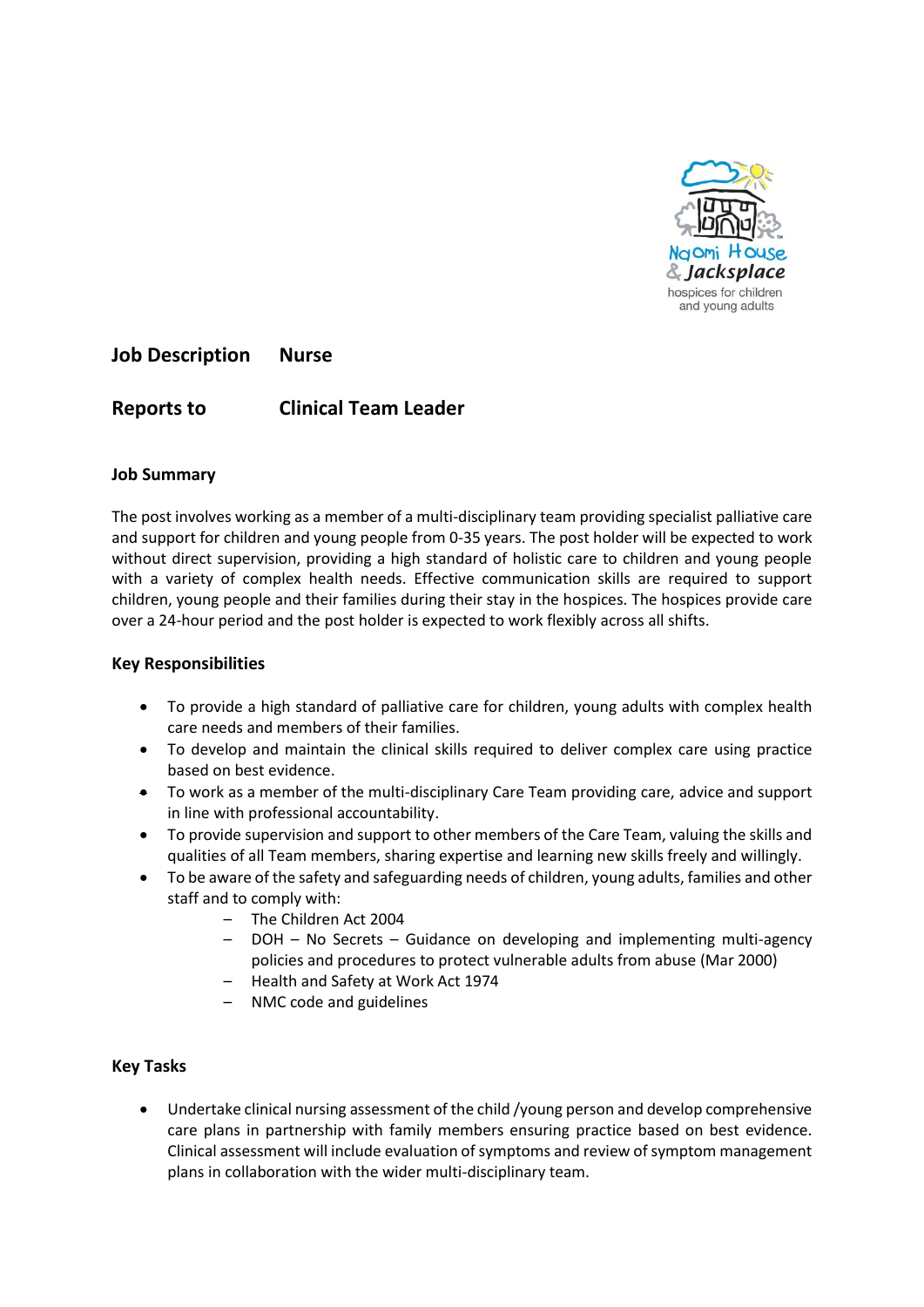- Deliver a high standard of clinical nursing care which is based on best evidence.
- Communicate effectively and sensitively with children, young people and their families.
- Be responsible for the safe administration of medication following the Medicines Management policy/SOP and NMC guidance.
- Lead and co-ordinate a small team during a shift under the supervision of the Site Coordinator organising the care and activities for the shift delegating to non -registered staff appropriately.
- Maintain accurate records of all types, whether written or electronic and maintain confidentiality at all times.
- Maintain an up to date knowledge and awareness of issues around the safeguarding of children and young adults, ensuring that appropriate steps are facilitated through effective communication across multidisciplinary agencies.
- Be responsible for developing and maintaining own skills identified in the Clinical Competency Framework with support from the Practice Education team.
- Maintain agreed governance processes through incident reporting and risk assessment. Participate in audits as required.
- Liaise with outside agencies involved in the care and support of the children and young people and their families.
- Attend meetings as required, including staff meetings and support sessions.
- Participate in the orientation of new staff and students; act as mentor if requested, on completion of the Mentorship course.
- Be responsible for personal professional development, maintaining awareness of current developments in palliative care for children, young people and families.

All staff are reminded of their responsibility to adhere to Trust and Departmental Infection Protection Policies, including PPE use, cleaning and decontamination of the environment and equipment in order to protect their own health and that of service users, other employees and visitors.

**This job description does not attempt to describe all the tasks and responsibilities of the post, but rather illustrates with examples the main role of the post-holder. It is therefore subject to alteration and development and will be reviewed jointly with the post-holder and Director of Care.**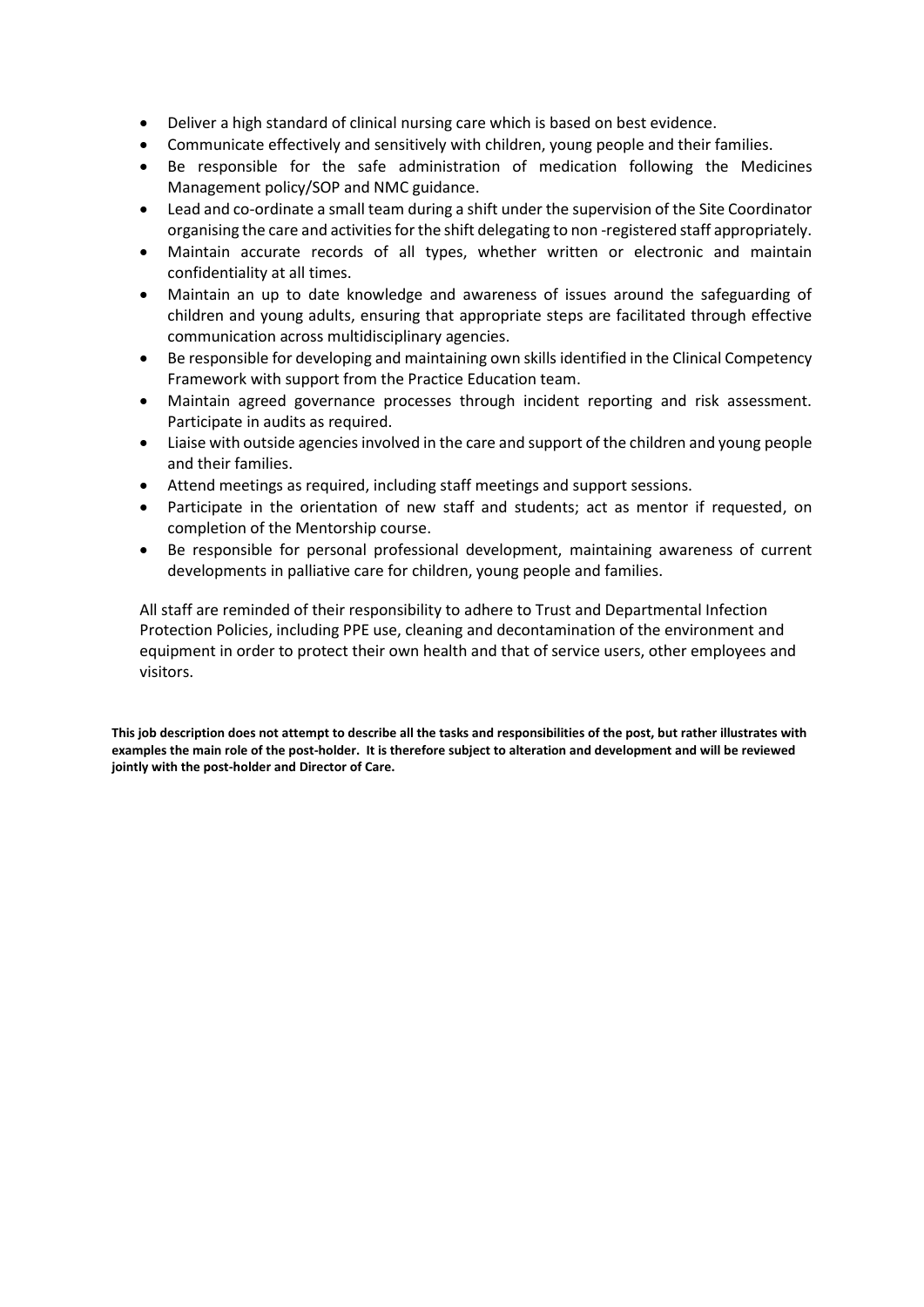# Job Title: REGISTERED NURSE Person Specification

| Requirement                                                                                                                                                                                                                                                                                                                             | <b>Essential</b> | <b>Desirable</b> | Assessed<br>by |  |
|-----------------------------------------------------------------------------------------------------------------------------------------------------------------------------------------------------------------------------------------------------------------------------------------------------------------------------------------|------------------|------------------|----------------|--|
| Assessed by: $A = Application I = Interview R = References$                                                                                                                                                                                                                                                                             |                  |                  |                |  |
| <b>Criteria 1: Qualifications</b>                                                                                                                                                                                                                                                                                                       |                  |                  |                |  |
| REGISTERED NURSE with valid up to date registration with NMC.                                                                                                                                                                                                                                                                           | X                |                  | A              |  |
| RSCN/RN Child                                                                                                                                                                                                                                                                                                                           |                  | X                | A              |  |
| Bachelor's Degree in Nursing                                                                                                                                                                                                                                                                                                            |                  | X                | A              |  |
| Evidence of ongoing professional development.                                                                                                                                                                                                                                                                                           | X                |                  | A              |  |
| Palliative care course                                                                                                                                                                                                                                                                                                                  |                  | X                | A              |  |
| Teaching/Mentoring qualification.                                                                                                                                                                                                                                                                                                       |                  | Χ                | A              |  |
| Criteria 2: Experience                                                                                                                                                                                                                                                                                                                  |                  |                  |                |  |
| Post qualifying experience of one year which includes practice working<br>with children or young people with highly complex needs and disability.                                                                                                                                                                                       | X                |                  | A              |  |
| Experience of effective collaborative working with professionals from<br>other agencies and disciplines.                                                                                                                                                                                                                                | X                |                  | A              |  |
| Experience of holistic assessment and individualised planning of care.                                                                                                                                                                                                                                                                  | X                |                  | A              |  |
| Experience of working with children/young people with palliative care<br>needs.                                                                                                                                                                                                                                                         |                  | X                | Α              |  |
| Experience of child protection and vulnerable adult procedures, report<br>writing and conferences.                                                                                                                                                                                                                                      |                  | X                | Α              |  |
| Experience of clinical audit.                                                                                                                                                                                                                                                                                                           |                  | X                | A              |  |
| Experience and good understanding of clinical supervision and reflective<br>practice.                                                                                                                                                                                                                                                   | X                |                  | A              |  |
| Criteria 3: Skills                                                                                                                                                                                                                                                                                                                      |                  |                  |                |  |
| Sound nursing knowledge and clinical skills based on up to date<br>research and best practice including: Gastrostomy care, Nasogastric<br>Tube, Suction, Chest Physiotherapy, Intermittent Catheterisation,<br>Tracheostomy, Medications management, Seizure management,<br>Infection control, Growth monitoring, Clinical observations |                  | X                | Α              |  |
| Able to effectively communicate ideas (oral and written).                                                                                                                                                                                                                                                                               | X                |                  | A              |  |
| Able to work independently and as part of a multi-disciplinary team.                                                                                                                                                                                                                                                                    | X                |                  | Α<br>R         |  |
| Ability to manage own time and workload effectively.                                                                                                                                                                                                                                                                                    | X                |                  | R              |  |
| Ability to support and supervise junior staff.                                                                                                                                                                                                                                                                                          |                  | X                | A<br>R         |  |
| Enhanced communication skills including: Makaton, Augmentative and<br>Alternative Communication (AAC), PECS.                                                                                                                                                                                                                            |                  | X                | Α              |  |